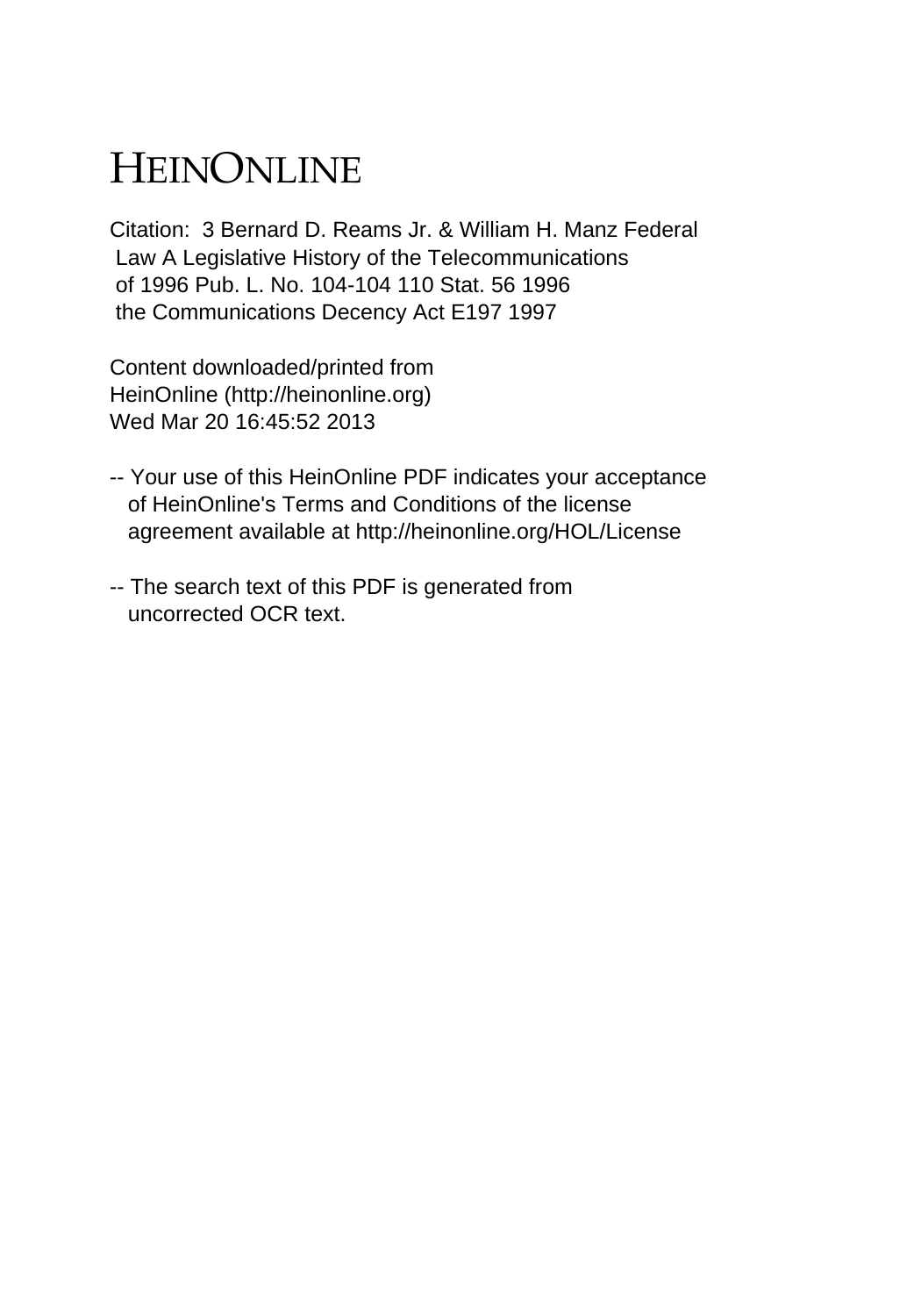## *February 13, 1996* CONGRESSIONAL RECORD **-** *Extensions of Remarks*

**Republic.** nor have we conducted an investiatison directed at Republic In respect **of** its **banknotes** dealings with **Russian banks.** Very truly **yours.**

# **FrNANCIAL CRIMES**

**ENFORCEMENT NETWORK. Vienna. VA. January 24. 1996.**

**ANNE** T. **VrALE, Faq.. Senior** Vice President and Depuy **General** Counsel, Republic National Bank **o! New**

Fork, New York, NY.<br>DEAR ANSE: Your letter to me, dated January 17, 1996, concerned an article entitled<br>or The Money Plane" in the January 22 issue<br>of New York Magazine. That article dealt, in<br>part, with the sale of Americ

of New York ("Republic").<br>
As you point out in your letter, the ship-<br>
ment of bank notes by United States banks<br>
to other banks, in Russia or anywhere else.<br>
is permitted by U.S. law and there is nothing inherently illegal about such activities. The New York article was certainly unitain in suggesting otherwise. Purchermore, we have severe encountered a money laundering scheme which seeks to convert assets allows ready in notes.

notes.<br>Banks such as Republic, with a history of<br>strong compliance programs and valuable costrong compliance programs and valuable co-operation with law enforcement authorities In this country. **can be** expected to **recognize** the risks **of** particular **trasactions** in their efforts to avoid becoming ensnared in wrong-<br>doing. Republic has indeed, as your letter<br>also points out, been supplying voluntary re-<br>ports to federal law enforcement of its ship-<br>ments of bank notes to Russia and other-<br>c

**ties.** Our program of partnership with the **finan-clat** community **relies** on **highly** experienced **officials** such **as** you **and** banks such **as** Republic to carry out our **law** enforcement mis-**sion. I look** forward to **continuing** to work with you **in** the nght against money launder-

**tng.** With best **wlaihea. Sincerely,**

#### STANLEY **E.** MORRIS. **Director.**

**AKIN, GUMP, STRAUSS, HAUER**<br> **& FELD, L.L.P., ATTORNEYS AT LAW.**<br>
Washington, DC, January 29, 1996<br>
EDITOR, New York, **.** 

*K-I1* **Magaine** Corporation.

**New** York, NY. DEAR **SIR:** The **article** entitled **'"The** Money Plane" **in** your January **22, 1996** issue of New York magazine misleads **your** readers **by** relying On anonymous **innuendo** to impeach the Integrity of respected **U.S.** banks. **As a** former **Ambassador** to Russia. I have seen firthand the importance of selling dollars to Entertainment and the U.S. currency helps to stabilize the Russian economy as that nation's<br>political leadership struggles to modernize and and democratize their country and that in<br>the best interests of the U.S. and the f

world, The circulation **of the U.S.** currency In Russia is an important element of **U.S. trade** and foreign policy. Through banknote and<br>other transactions. U.S. banks remain en-<br>gaged with their Russian counterparts, in-<br>troduce them to and reinforce the high<br>standards of the international banking system. and prevent the sort of economic isola-tion that could undermine the continuing **de**velopment of Russia's financial system. Pro-<br>viding a steady supply of U.S. currency to<br>Russian banks is perhaps the single most ef-<br>ficient form of support the U.S. can offer any country in a position as **delicate as** Russia's.

Not to be overlooked **is** the fact that this banking activity also opens important ave-<br>nues of commerce between Russia and the

West.<br>Your article alleges that U.S. banks, Re-<br>public National Bank in particular, know-<br>ingly conduct banknote transactions with<br>Russian banks that are controlled by or as-<br>sociated with organized crime. No one can deny that crime and corruption are today among the greatest threats to the creation of **a** modern democracy in Russia. However, while I am no expert on the subject, my understanding is that all banknote **trans-**actions between **U.S.** and Russian banks are conducted in strict accordance with the reporting and "know-your-customer" evidence to the contrary. **The** fact is that the **U.S.** banks that handle banknote transactions. with Russia or any other country, monitor **to** the best of their ability the activities **of** the banks with which they do business. **con,** tinuously seek reliable information regard. ing the integrity **of** those institutions, and will discontinue transactions with any institution that government authorities indicate<br>tution that government authorities indicate<br>is involved in criminal activity. Furthermore. **I** know of **no** instances where federal banking or law enforcement officials have Indicated that **there are** Russian banks with whom business should be discontinued.

**As far as** criminal activity **in** Russia is concerned. It should be stopped **by** increasing the resources **and** capabilities **of** Russian law enforcement and continuing the cooperation that exists between **U.S.** and Russian **au-**

thorities. You **did** a disservice to your **readers and I** hope that, as a matter of Integrity, you will publicly apologize and correct your misstatements that **I am** sure were Inadvert**ent.**

## Respectfully,

ROSERT **S. STRAUSS.**

American and international banks who **are** depositories with the federal reserve system<br>will be the principal conduits, may be assuming as a dozen of those bringing money<br>here to Russia, where it will be redistributed<br>through their arrangements with the Rus-<br>throug have in this country for new **dollars.**

**We** do not believe that **activities** taken through the currency provide an effective remedy for money laundering or **the use** of currency **in** criminal activities and. Indeed. suggestions that this be done, **in** our view, would produce greater negative effects **on** the stability of worldwide currency systems than they would produce benefits In attack-**ing** the criminal culture....

IN HONOR OF MR. HENRY **SANCHEZ** ON **HIS 50** YEARS OF FEDERAL SERVICE

#### **HON.** ROBERT MENEDEZ OF **NEW** JERSEY

**IN** THE **HOUSE** OF REPRESENTATIVES *Tuesday.* February **13. 1996**

Mr. **MENENDEZ.** Mr. Speaker. **I rise** today to pay **tribute** to Mr. Henry Sanchez on the oc-casion **of** his 50th year **of** Government service. **A** special ceremony will be held In his honor on Friday. February **16.** at *the* Harbor View Conmunity Club. Military Ocean Terminal in Bayonne. **NJ.**

In February 1944, Mr. Sanchez began his career in the Navy as a signalman. For his pail in the WWII **effort** he served **on a** ship transporting **American** troops to France during the Normandy Invasion. **Mr.** Sanchez was **dis-**charged **from the** Navy in April 1948. Two years later, be began to work at **the** Brooklyn

Army Base in New York.<br>Mar. Sanchez transferred to the Bayonne<br>Naval Supply Depot in March 1950. For over<br>45 years, Mr. Sanchez worked in Bayonne as a firefighter and a supervisory transportation assistant at **the** Seavan Container Control Division, Military Ocean Terminal. In **1980,** Mr. Sanchez moved to the **U.S.** Air Force's Water Port Logistics Office where he held **the** posi-lion **of** deputy commander **GS-12.** Several years later he was promoted to **GS-13** as the deputy director, Personal Property Directorate. Military Traffic Management Command, East*ern* Area.

**Mr.** Sanchez. an outstanding leader on the the Bayonne community. He is a board mem**ber** of the United Way **of** Hudson County. vice president **of** the Amencan Legion's Mackenzie Post **165.** and a trustee **for** the Bayonne Vet-

For his outstanding work and leadership in logistical support **of** the European. African. Mediterranean and Arctic regions. **Mr.** Sanchez was awarded the **U.S.** Air Force Meritorious Civilian Service Medal. He has **de**voted himself to serving his country with honor and dignity. **I** ask that **my** colleagues join me in honoring **this** wonderful individual. **I am** proud to have such a remarkable man working in my district.

At a press conference on January 16, 1996.<br>United States Ambassador to Russia. Thom- **1991.ECOMMUNICATIONS ACT OF**<br>as Pickering stated: 1998. **1996**

### **SPEECH OF HON. NITA M. LOWEY**

**OF NEW YORK IN** THE **HOUSE** OF REPRESENTATIVES

Thursday, February *1.* **1996**

Mrs. LOWEY. Mr. Speaker, although **I** sup-**poth e** conference report **for** H.R. **1565.** *the* Communications Act **of 1995, I** must rise in opposition **to the provision** in the bill that bans discussions about abortion on **the** internet This is a high-technology gag rule, and **it is** unacceptable.

Section **507** will apply portions **01 the Corn**stock Act to the intemet. In addition to banning the dissemination of obscene materials. **the** Comstock Act also bans the dissemination **of** Intormation about abortion. As a result, section **507 of H.R. 1555** will ban both **the** sending **and** the receipt **of** information about abortion on **the intemet.**

This ban will have a chilling effect on 9w rights **of** millions **of** Amrencans. Violation **of** the ban bill be a **leony,** punishable **by 5** years **for** the first offense and **10** years **for** each subsequent offense. Obviously, most American women will not **risk** a jail term, even to share necessary information about abortionmedical procedure that is an integral **pea of** basic women's health care.

Proponents **of** this provision have argued that because **this** provision is old and has not been enforced **for** decades, it will have no **rim-**pact on women's speech about abortion. They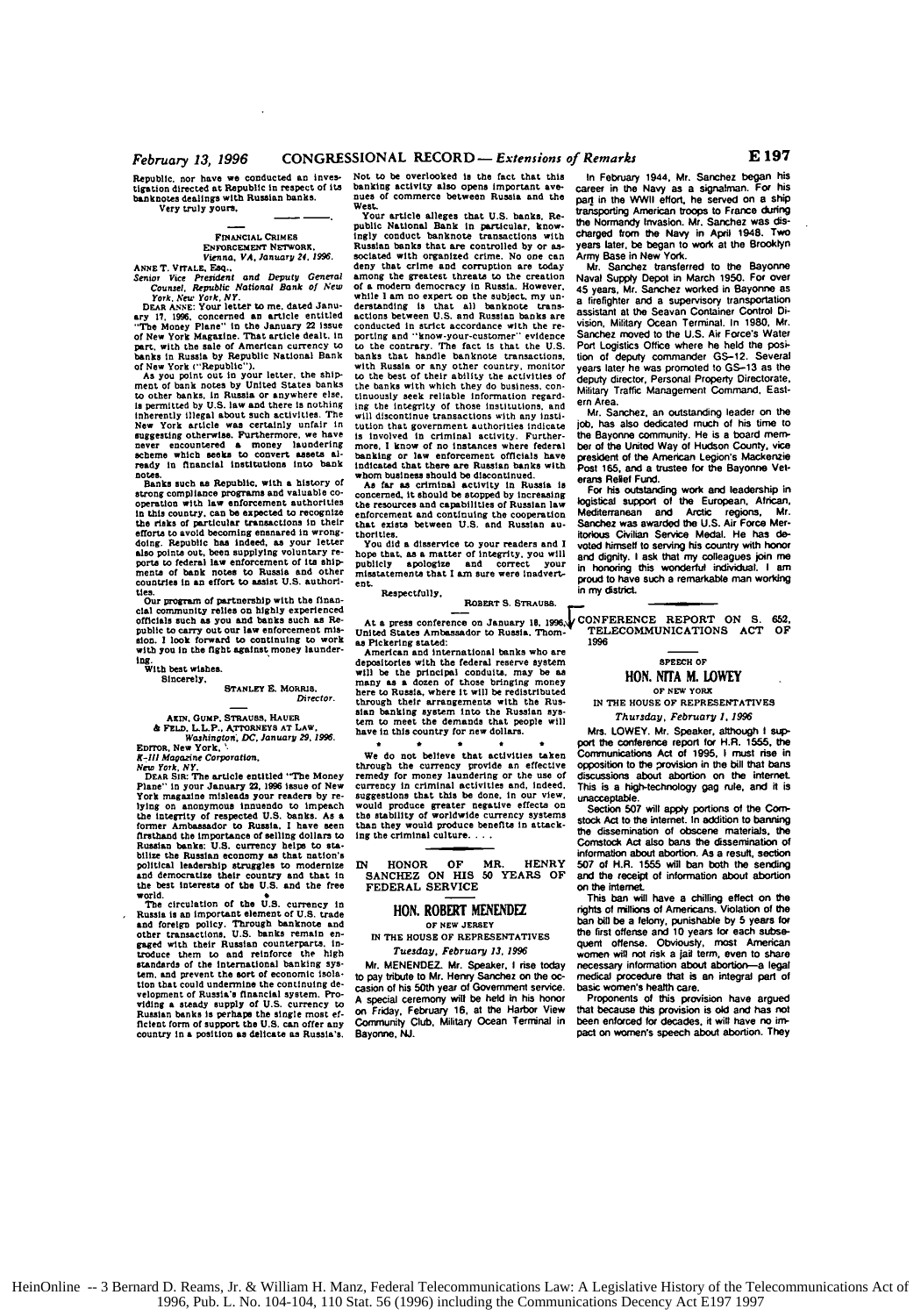say that **it Is** dead letter law, and at worst case **it onl** bae **some** types of advertisements **and** commercial speech. Unfortunately, we have no way **of** knovlng

whether **te** proponents **of** this provision are right about whether this provision will be inter-<br>preted very narrowly-es they claim-or very<br>broadly. Either interpretation is possible, be-

cause the provision's scope is unclear. That is<br>what makes this provision's o dangerous. No<br>one knows what it will do.<br>One problem is that no court has addressed<br>this provision since the Supreme Court's deci-<br>sion in Roe v mommanon about approximate that the School in 1915. Obviously, quite a lot has changed<br>has held that abortion was a constructionally<br>has held that abortion was a constitutionally<br>protected right. What does this provision m

information about unlawful abortions, as the **court in** the **1915** held? And what, in **1996,** abortion laws very greatly from State to State.<br>If a person receives information about abortion<br>services that are legal in her State, but illegal in the State from which the information was sent, would she go to **jail?** Would the provision only **apply** to advertise-

merits **and** commercial speech, as **some pro**ponents **claim? It it** does, this provision poten fially bars the providers **of** reproductive health services from having websites detailing the redil services **they** offer. This could also potentially bar **many** Intemet discussions **of** RU-486-discussions which could be **de-** scribed as facilitating the sale **of a** drug for use in producing abortions. Whatever its<br>breadth, this provision---by limiting the infor**nation** that women can get about abortion- puts the health **of** American women at direct

frisk.<br>
Including this restriction on speech concern-<br>
Including this restriction on speech concern-<br>
Ing the reproductive rights of Americans in the<br>
telecommunications reform bill—may limpede the<br>
nothing to do with abor cussing a medical procedure flies in the face<br>of every ideal that we hold dear as Americans.<br>Unfortunately, under partiamentary rules, i<br>cannot offer an amendment to the conference

report to strike this provision. However, **I** have already begun discussiom with many **of** my colleagues about working to have this provision repealed on a future technical corrections bill. Again, although **I support** this conference report, **I** urge all **of** my colleagues to join me in working to remove this ban **on** discussions about abortion on the **intemet** This high-technology gag rule must not stand. *.4*

**HONORING** THE **1996** FAIRFAX **COUNTY** CHAMBER **OF COM-** MERCE VALOR AWARD **WINNERS**

#### **HON. THOMAS** M. **DAVIS Oi VROGINIA**

*IN* THE **HOUSE OF REPRESENTATIVES** *Tuesday, February 13, 1996* 

Mr. **DAVIS.** Mr. Speaker, **I** rise today to pay **tribute** to the **1996 Fairfax** County Chamber of Commerce Award Winners. On Thursday, February **15, 1996, the** Falrfax County Cham-bar **of** Commerce **will** present the Annual Valor Awards at the McLean Hilton.

The Valor Awards honor public service officers<br>cers who have demonstrated extreme selfsacrifice, personal bravery, and ingenuity the performance of their duty. There are five<br>categories: The Gold Medal of Valor, the Sil-<br>ver Medal of Valor, the Bronze Medal of Valor, the Certificate of Valor, the **Ufe** Saving Award.

The Valor Awards is a project of the Fairfax County Chamber **of** Commerce, in conjunction with the Fairfax County Board **of** Supervisors. This is the 18th year that these awards have been presented.

The Silver **Medal of** Valor is awarded in rec-

ognition of acts involving great personal risk. The Silver Medal of Valor Award Winners **for 1996** are: Sgt. **J.** Vincent Byrd, Detective

Kenneth M. Pedigo. Detective Susan Lamar The Bronze Medal **of** Valor is awarded in recognition of acts involving unusual risk be**yond** that which should be expected while per-forning the usual responsibilities **of** the membar.

The Bronze Medal of Valor Award Winners **for 1996** are: Detective **Onzlow G.** Williamson. Jr.. Detective Beth **A.** Benham, **2d Lt.** Richard H. **Bearen,** Sgt. Samuel **J.** Masielto. Police *Of*ficer 1st Class Bryan W. Holland, Police Offi-<br>cer 1st Class Robert D. Hill, 2d Lt. Frank J.<br>Kitzerow, Capt. Michael LoMonaco, Sgt. Jef-

**fray E. Powell, Master Police Officer James T.<br>Stewart III. Police Officer 1st Class Rolland L.** Stewart **Ill.** Police **Officer 1st Class Rolland L.** Watenpaugh, Police Officer Aaron M. **Kush, Police** Officer **tst** Class Stephen **M.** Needels. **Police** Officer Mark **E.** Royer. Firefighter Lawrence M. Braswell. Technician Michael **A.** Weldon

The Bronze Medal of Valor Unit Citation Award Winners for **1996** are: Master Police Officer Michael J. Brennan, Police Officer 1st Class Richard **D.** Carton, Officer Chris **C.** Cochran. **2d** Lt Arthur **J. Hurlock, Sgt.** James Kellam. Police Officer **1st** Class Steven **R.** Mattos, Master **Police** Officer Jacde **L.** Mitchem, Police Officer **1st** Class Lee P. Nor-throp. Police Office r **1t** Class Don **C.** Pierson, Police Officer 1st Class James M. Pollack, Lt. David Mr. Rohrer<br>The Certificate of Valor is awarded for acts

The **Certificate of** Valor is awarded for acts that Involve personal risk andor demonstration of judgment, zeal, or ingenuity not normally involved in the performance of duties.

The Certificate of Valor Award Winners for<br>1996 are: Capt. Randall J. Kennedy, Fire<br>fighter Edward C. Loftles, Officer Timothy C.<br>Benedict, Police Officer First Class Robert<br>Egan, Sgt. Matthew W. Pitger, Master Police<br>Offi Dewhurst. **Jr.**

The Ufesaving Award is awarded for acts taken in life-threatening situations where an in-dividual's life is in jeopardy, either medically or physicaty.

The Ufesaving Award **Winners for 1996 ere:** Detective Nancy **G.** Schaefer. Volunteer Fire-fighter Carl August Lef **Ericson,** Technician John H. Martin, Firefighter William **A. Sutptrln,** Jr.. Master Technician Korrad **A.** Kurtz, **LL** Carlton G. Burkhammer, Firefighter George N.<br>Pancione, Jr., Master Technician Michael J.<br>Stone, Firefighter David D. Sweetland, Deputy Sheriff Kathleen **A.** Miller. Deputy Sheriff **Sgt.** Michael **C.** Dickerson. Deputy **Sheriff** Private **First** Class Melanie K. Sjurseth, Deputy Sheriff **Cpl.** John **A.** Craig, Deputy **Sheriff** Private First **Class** Barry V. Gartow, Deputy Sheriff Brian K. Harmon, Deputy Sheriff Alberto **D.** Pinto. Offi-car Edward K. Warren, Police Officer First **Class** Jarvis **D.** Lay. Putiic Safety Com-nications Assistant **II** Kimberly **A.** Wright

**Mr.** Speaker, **I** know my colleagues join me in commending these fine citizens who are truly deserving of the title "hero."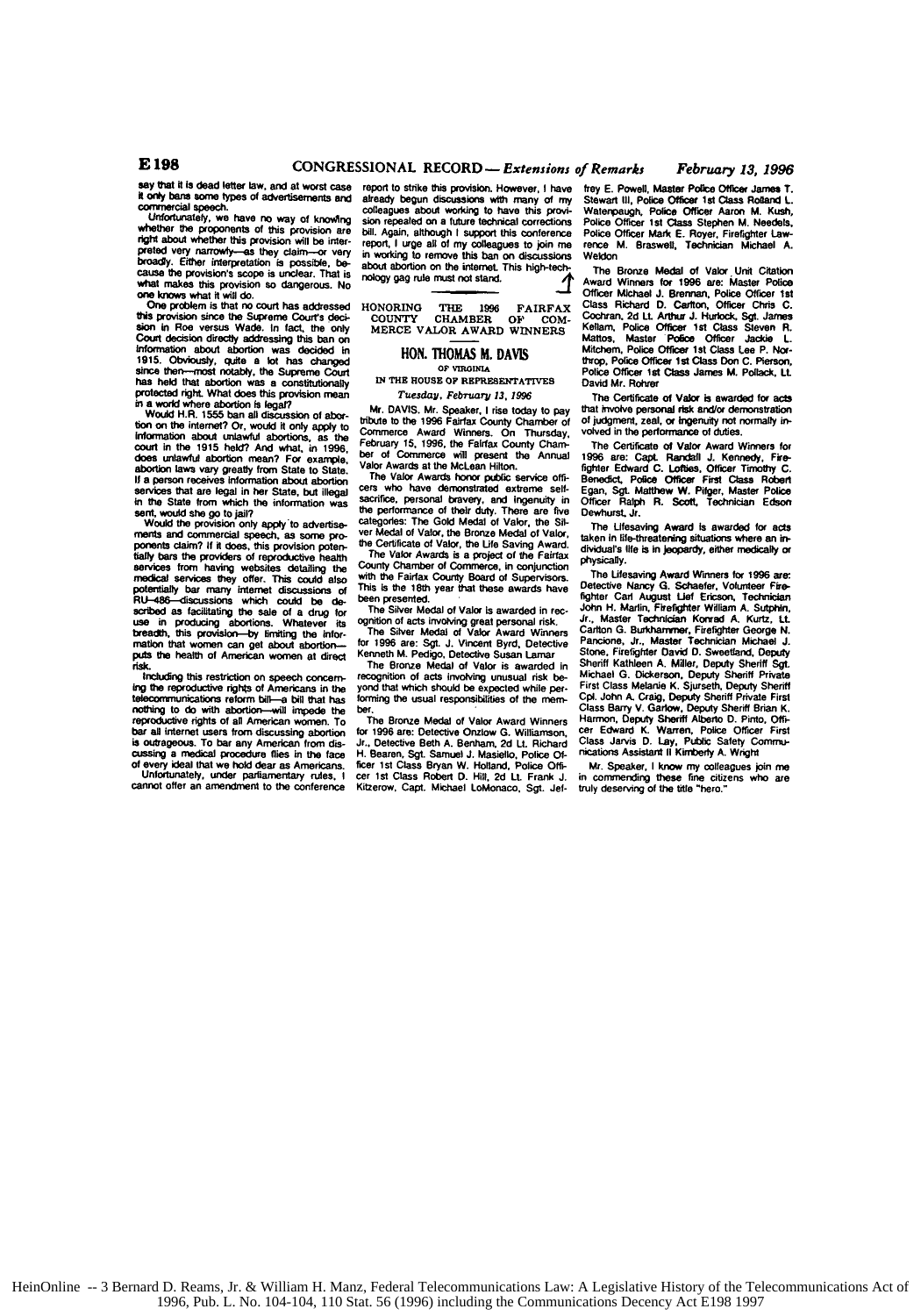# Document No. **87**

 $\hat{\mathcal{A}}$ 

 $\mathcal{L}(\mathbf{x})$  and  $\mathcal{L}(\mathbf{x})$  .

 $\bar{\mathcal{A}}$